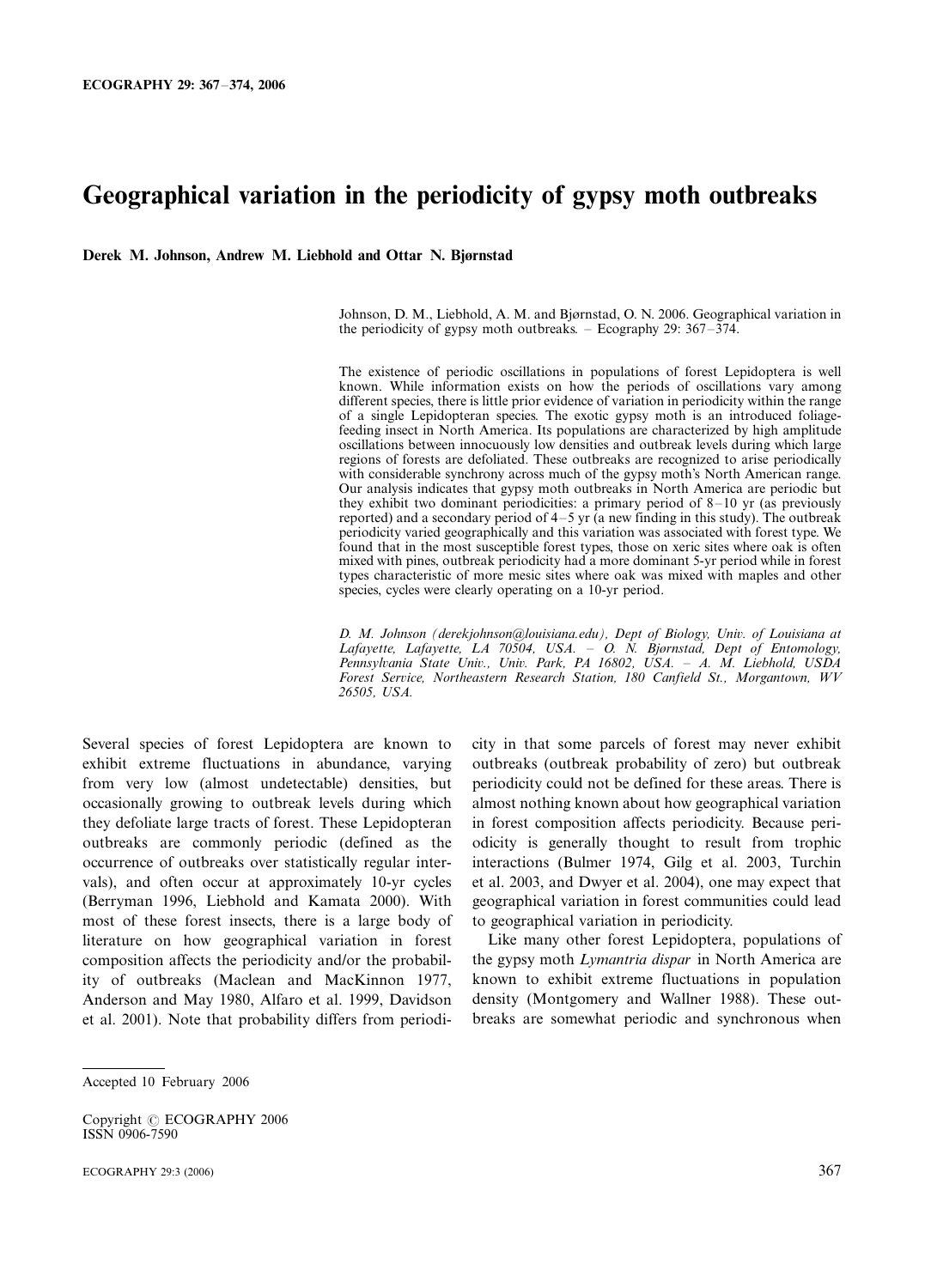analyzed across large spatial scales over the northeastern United States (Williams and Liebhold 1995, Peltonen et al. 2002). At smaller spatial scales (e.g. among  $1 \text{ km}^2$  quadrats), however, outbreaks are spatially heterogeneous and are frequently out of synch among locations (Appendix Movie S1).

Gypsy moth larvae feed on the foliage of over 200 tree species in North America (Liebhold et al. 1995b). Several studies have quantified variation among different forest types in their susceptibilities to the gypsy moth as measured by the probability of outbreaks (Kleiner and Montgomery 1994, Davidson et al. 2001). A common finding of these studies is that forest susceptibility is closely related to the proportion of stand composition that is represented by tree species that are highly preferred by gypsy moth larvae. Consequently, gypsy moth outbreaks worldwide most commonly occur in forest stands dominated by host trees in the genera Quercus (oak), Larix (larch), and Populus (poplars and aspens) (Bess et al. 1947, Houston and Valentine 1977, Gottschalk 1993). While populations may persist in stands with lower densities of preferred species, outbreaks appear to be much less probable.

In this study, we use the gypsy moth in the northeastern United States as a model system to study how outbreak periodicity varies geographically and is related to forest type. We demonstrate that, in contrast to previous studies of geographical variation in periodicity of rodent populations for instance, periodicity in the gypsy moth is not a continuous smooth transition (Bjørnstad et al. 1995, 1996), but instead is bimodal with populations either exhibiting periodicity of ca 10 yr and/or 5 yr. Detailed analysis of the outbreak data shows that the 5-yr periodicity was stronger in the more xeric forest types, while 10-yr periodicity was more dominant in mesic forests.

## **Methods**

In this study, we use gypsy moth defoliation data as a proxy for abundance. There are many previous studies that document the statistical association between gypsy moth density (measured numbers of egg masses per ha) and defoliation both through time (Gansner et al. 1985, Williams et al. 1991, Liebhold et al. 1993) and space (Gribko et al. 1995, Liebhold et al. 1995a, 1998). The gypsy moth defoliation data used in this study were derived from sketch maps made during annual aerial surveys conducted in each state in the northeastern United States during the seasonal period of maximum defoliation by the gypsy moth. Canopy defoliation is considered to be detectable at levels  $>30\%$  during aerial surveys (Webb et al. 1961). We compiled aerial survey data from 1975 to 2002 using methods described in Liebhold et al. (1997). Briefly, defoliation maps from 1975–1995 were not available in digital format so we scanned paper defoliation maps from each state, georeferenced resultant raster files and compiled all state maps to form a single mosaic map for each year. Resultant raster geographical information system (GIS) files were composed of  $1 \times 1$  km cells according to a Lambert azimuthal equal-area projection (Snyder 1987). Defoliation data from 1996 to 2002 were obtained as digitized polygonal files and were converted to 1 km raster GIS files using a vector to raster GIS conversion. During the period studied  $(1975-2002)$ , the gypsy moth was expanding its range in the northeastern United States. Because some areas only became infested during the latter portion of this period, the lack of defoliation during the early portion of the period in these locations was due to the pattern of invasion and therefore could not exhibit population oscillations. Therefore, we omitted data from regions that were not part of the "area generally infested by the gypsy moth" (as defined in yearly USDA gypsy moth quarantine regulations) prior to 1975. In addition, the gypsy moth's entire range in Michigan was excluded because it was a disjunct population that was not included in the ''infested area'' until 1981. We also excluded all quadrats in which defoliation was never detected  $-$  see Peltonen et al. (2002) (Fig. 1d) for a map of the area used in this analysis. We plotted time series of the defoliation by the gypsy moth both spatially-averaged across the entire study area, and for aggregated data from each of five forest type groups.

We performed wavelet analysis on the time series of area defoliated across the entire study area  $(\log_{10}[x+1])$ transformed, detrended, and normalized to  $\overline{x}=0$  and  $SD = 1$ ) to quantify outbreak cycle strengths across a range of periodicities  $(2-16 \text{ yr})$ . Wavelet analysis is a time series analysis for identifying periodicity in time series data (Torrence and Compo 1998). Wavelet analysis is similar to Fourier analysis in that the total variance in the time series is partitioned among components at different periodicities (so-called scales). An advantage of wavelet analysis over Fourier analysis, for example, is that it can detect temporal variation in periodicity across



Fig. 1. Wavelet time series analysis for the  $log_{10}(x+1)$ transformed gypsy moth yearly outbreak intensity data over the entire northeastern United States data analyzed here. A) The time series. B) Temporally-global strength of periodicities (thick lines). Values above the thin (monotonically increasing) line indicates significant periodicities.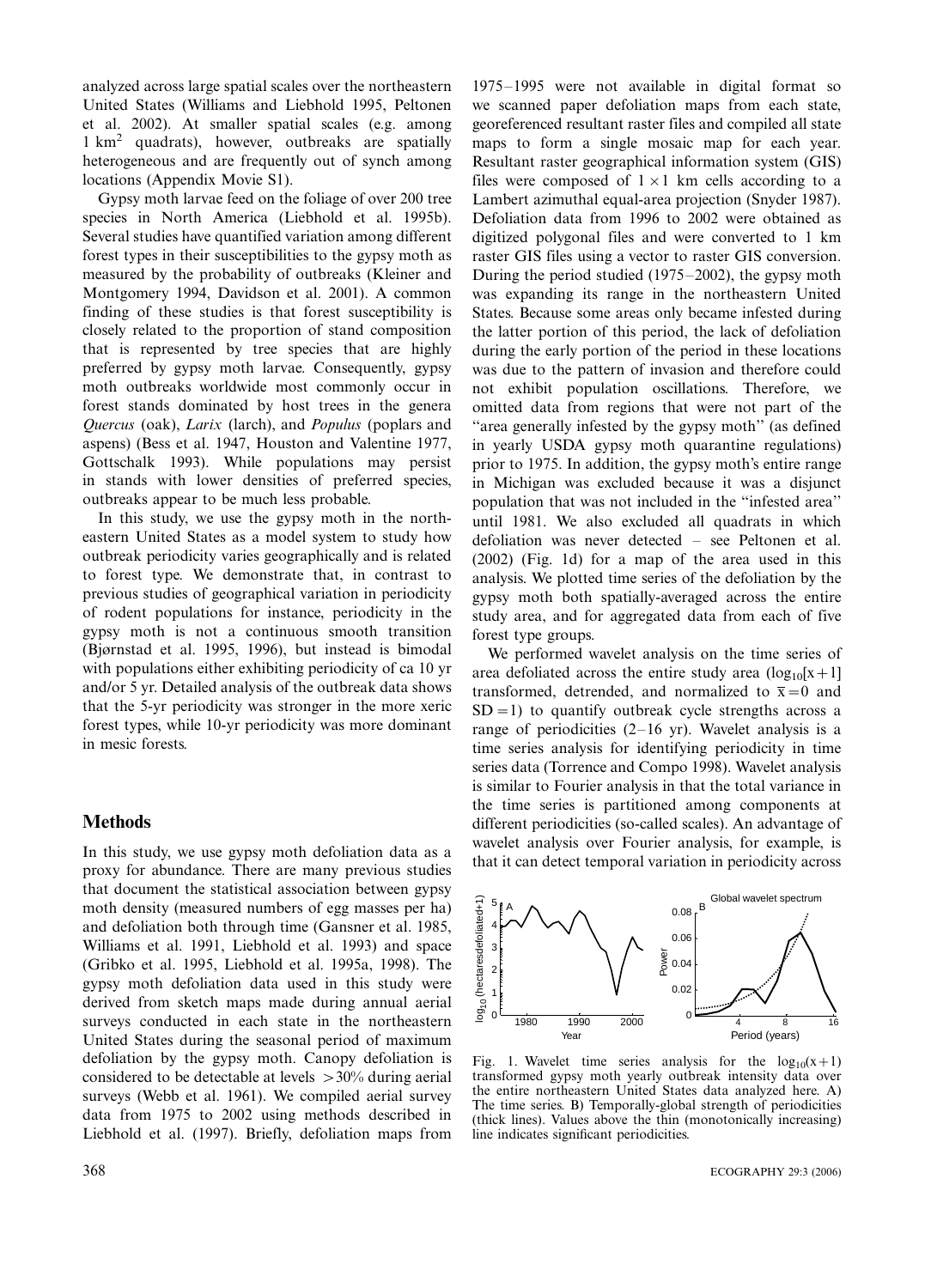a time series. The Morlet wavelet function (a damped complex exponential) was used to describe periodicities in the data (Grenfell et al. 2001). We also performed separate wavelet analyses on the outbreak probability aggregated from quadrats dominated by each of five forest type groups (white $-red$ -jack pine, loblolly-shortleaf pine, oak-pine, oak-hickory, and maple-beechbirch) to identify forest type-specific periodicities in gypsy moth outbreaks. These forest type groups represent a generalized system for classifying forest composition and each group encompasses more specific forest types (e.g. oak-hickory includes hawthorn, bear oak, chestnut oak, etc. forest types) (Eyre 1980, Hansen et al. 1992) (online at  $\lt$ http://ncrs.fs.fed.us/pubs/gtr/ gtr\_nc151.pdf/). Despite the generic nature of this classification system, it is particularly valuable when analyzing large-scale processes as in this study. The geographical extent of each forest type group was extracted from a 1:7 500 000 map of the conterminous USA compiled by the USDA Forest Service Forest Inventory and Analysis (FIA) project in 1967 (Kingsley 1985) and published by the Society of American Foresters (SAF) (Eyre 1980) (Appendix Fig. S1).

We tested for significant differences in periodicity among forest types using logistic regression analysis. Each  $1 \text{ km}^2$  quadrat of forest was categorized as either having a dominant 5-yr or 10-yr periodicity (dummy variables set a 0 and 1, respectively). In the logistic equation,

$$
p_i = \frac{\exp{(a_i + b_1 f_{1,i} + b_2 f_{2,i} + b_3 f_{3,i} + b_4 f_{4,i} + b_5 f_{5,i})}}{1 + \exp{(a_i + b_1 f_{1,i} + b_2 f_{2,i} + b_3 f_{3,i} + b_4 f_{4,i} + b_5 f_{5,i})}}
$$

the probability that the dominant periodicity of quadrat i is 10 yr is indicated by the value  $p_i$ . To account for spatial correlation, the data were divided into 30 by 30 km quadrats, and we calculated the local probabilities (independent of forest type) of 5 vs 10 yr dominant periodicities for each quadrat. These local probabilities were inserted into the logistic equation as the value a. Five dummy variables were created to reflect forest type of each 1 km<sup>2</sup> quadrat (f<sub>1</sub> = 1 for white-red-jack pine, otherwise  $f_1=0$ ,  $f_2$  indicates loblolly-shortleaf pine,  $f_3$  indicates oak-pine,  $f_4$  indicates oak-hickory, and  $f<sub>5</sub>$  indicates maple-beech-birch). An iterative improvement method was used to estimate the maximum likelihood effects of forest type on outbreak periodicity (indicated by the parameters  $b_i$  where j corresponds to forest types as indicated in the parameters fj). Akaike's Information Criterion (AIC) (Akaike 1973) was used to determine whether forest type had a significant effect on outbreak periodicity by comparing the likelihood with forest type effects to that with no forest type effects (all  $b's = 0$ . Because there were five forest types in the analysis, AIC was penalized to account for four free parameters.

We calculated the mean and 95% confidence interval of the probability of an outbreak for each forest type group over all  $1 \text{ km}^2$  rasters (including those with no outbreaks) per year. The 95% confidence interval was calculated by bootstrapping the data with replacement 1 000 times and reporting the respective boundaries of the 95th percentile. The bootstrap method was used to estimate the 95% confidence intervals rather than using classic statistical techniques because it makes no a priori assumptions regarding the distribution of the data.

### **Results**

The time series of total (over the entire spatial extent) defoliation area indicates sharp peaks in gypsy moth outbreaks around 1980, 1990, and 2000, and minor outbreaks around 1976 and 1986 (Fig. 1A). There was a dominant periodicity of around  $8-10$  yr and a subdominant periodicity around  $4-5$  yr (Fig. 1B). Both of these periodicities were significant (the critical levels are indicated on Fig. 1B by values above the significance line).

Visual inspection of the defoliation time series reveals intriguingly different temporal patterns of defoliation among the five forest type groups (Fig. 2). While all forest type groups displayed peaks in defoliation around the years  $1980$  and  $1990$ , the oak-pine and loblolly-shortleaf pine groups tended to have high levels



Fig. 2. Time series of defoliation probability by the gypsy moth in five forest type groups in northeastern north America.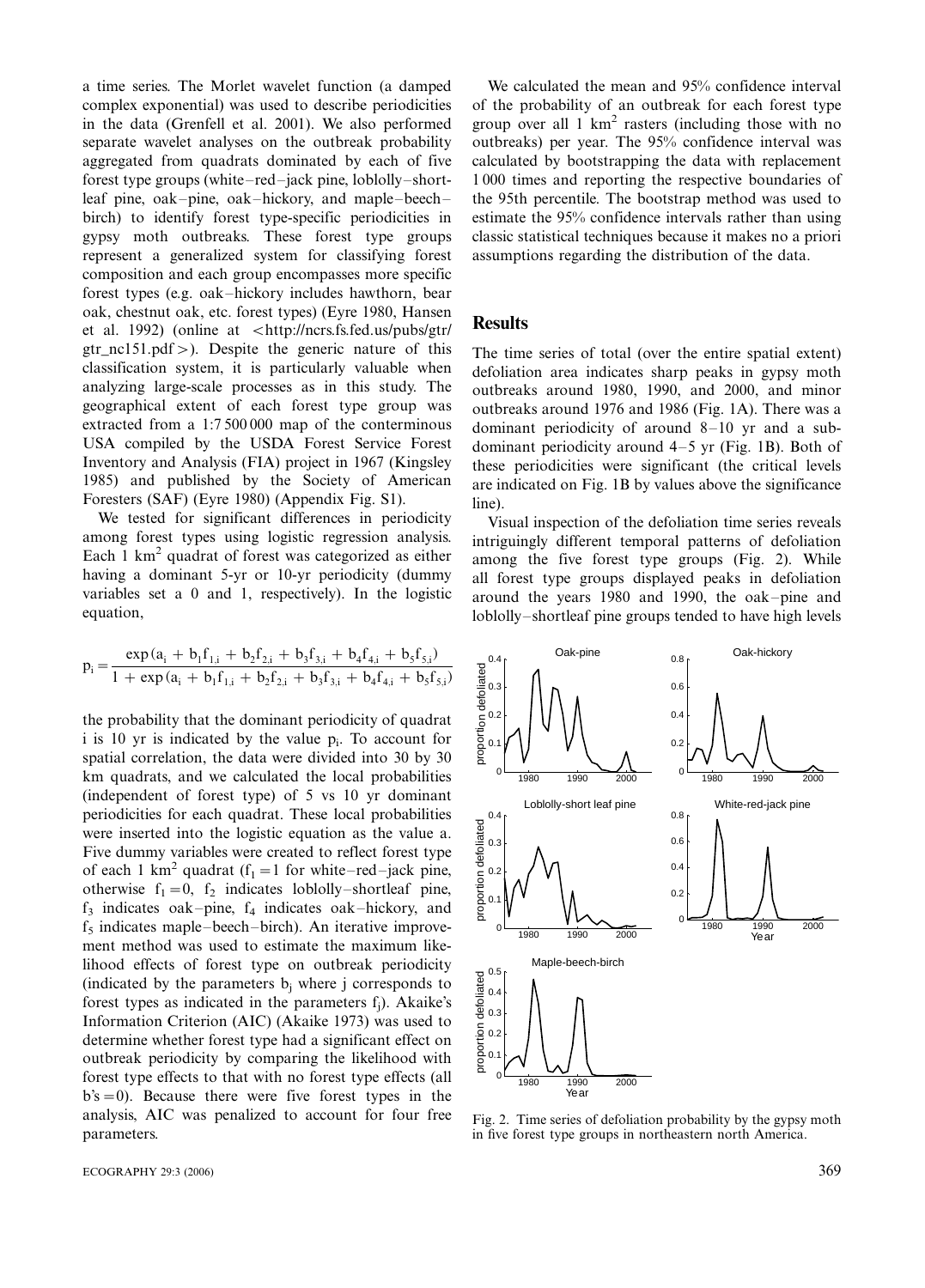of defoliation in some ''off-peak'' years as well. Alternatively, off-peak defoliation in the oak-hickory forest type group was moderate, while it was low to nearly undetectable in white $-$ red $-$ jack pine and maple $-$ beech $$ birch forest type groups. Gypsy moth outbreak probability was greatest in forest type groups in which oaks represent a major component (oak-pine, oak-hickory, and loblolly-shortleaf pine forests), those forest type groups with high to moderate off-peak defoliation, while those forest type groups with a smaller component of oak had fewer outbreaks (Table 1) (note that the number of outbreaks in Table 1 is not an indicator of periodicity because many quadrats in this analysis had no outbreaks over the 28-yr period).

Wavelet power spectra illustrate interesting similarities and differences in periodicities of gypsy moth outbreaks across forest type groups (Fig. 3). Populations in the  $oak-pine$  forest type group had a strong and significant periodicity at  $4-5$  yr. Those in oak-hickory also had a strong and significant periodicity at  $4-5$  yr, and had a strong but insignificant periodicity at  $8-10$  yr. Populations in loblolly-shortleaf pine, white-red-jack pine, and maple-beech-birch all had dominant periodicities at  $8-12$  yr (significant in white-red-jack pine and maple-beech-birch forests) with minor subdominant periodicities around  $4-5$  yr (also significant in white $-red$ -jack pine and maple-beech-birch forests). Thus, in general, populations in oak-pine and oakhickory forest type groups had strong significant periodicities of  $4-5$  yr and those in white-red-jack pine and maple-beech-birch had strong significant periodicities at  $8-12$  yr and lesser, but significant, periodicities at  $4-5$ yr. Loblolly-shortleaf pine populations had no significant periodicity. Spatial logistic regression analysis revealed that these differences in periodicity among forest types was significant  $(AIC=11.52, DF=4,$  $n = 79,876$ ,  $p < 0.05$ ). The forest type effect parameters were  $b_1=0.01$  (white-red-jack pine),  $b_2=0.08$ (loblolly-shortleaf pine),  $b_3 = -0.20$  (oak-pine),  $b_4 =$ 0.01 (oak–hickory), and  $b_5=0.01$  (maple–beech–birch), indicating that the forest type effect was driven by a strong difference between loblolly-shortleaf pine, which

Table 1. Mean and 95% CI of the probability of an outbreak per year of the gypsy moth over the 28 yr time series at the 1 by  $\hat{1}$  km quadrat scale by dominant forest type group (N = number of 1 by 1 km quadrats; 95% CI was calculated by bootstrapping the data with replacement 1000 times;  $O-P = oak-pine$ ,  $O H = oak-hickory$ , L-S P = loblolly -shortleaf pine, W-R-J  $P =$ white-red-jack pine, and M-B-B = maple-beech-birch).

| Forest type | N       | No. of outbreaks 28 yr | 95% CI         |
|-------------|---------|------------------------|----------------|
| $O-P$       | 3464    | 0.079                  | [0.077, 0.081] |
| $O-H$       | 100 383 | 0.066                  | [0.065, 0.066] |
| $L-S$ P     | 5743    | 0.050                  | [0.049, 0.051] |
| $W-R-J$ P   | 17949   | 0.046                  | [0.045, 0.046] |
| $M - B - B$ | 144 741 | 0.018                  | [0.017, 0.018] |



Fig. 3. Forest type-specific wavelet analyses for the  $log_{10}(x+1)$ transformed gypsy moth yearly outbreak probability data. The thick (unimodal and binomial) lines indicate strength of periodicity. Areas above the thin (monotonically increasing) lines indicate significant periodicity.

had outbreaks tending toward 10-yr periodicities, and oak-pine, which had outbreaks tending toward 5-yr periodicities.

The above-described 5-yr periodicities could be the result of two possible patterns: 1) an overall dominant 5-yr periodicity locally within quadrats, or 2) they could be artifacts of aggregating outbreak data across locations (i.e. if two quadrats had 10-yr periodicities that were completely out of phase, then the wavelet analysis of the aggregated data would suggest a dominant 5-yr periodicity). To distinguish between these two possibilities, we performed the following analyses. We focused on all quadrats that had an outbreak between 1979 and 1981, and asked what proportion of these quadrats had subsequent outbreaks in the other dominant and subdominant outbreak peaks, occurring at 5-yr intervals (Fig. 4). If repeating outbreaks were more common after 5 yr than after 10 yr, then this would be evidence that 5-yr periodicities were locally dominant. Alternatively, if repeating outbreaks were more common after 10 yr, then the 10-yr periodicities were more dominant. We found that in two forest types, white-red-jack pine and maple-beech-birch, the 10-yr cycle was strongly dominant at the local scale. In oak-hickory, the 10-yr cycle was dominant, but with evidence for a subdominant 5-yr periodicity at the local scale. In contrast,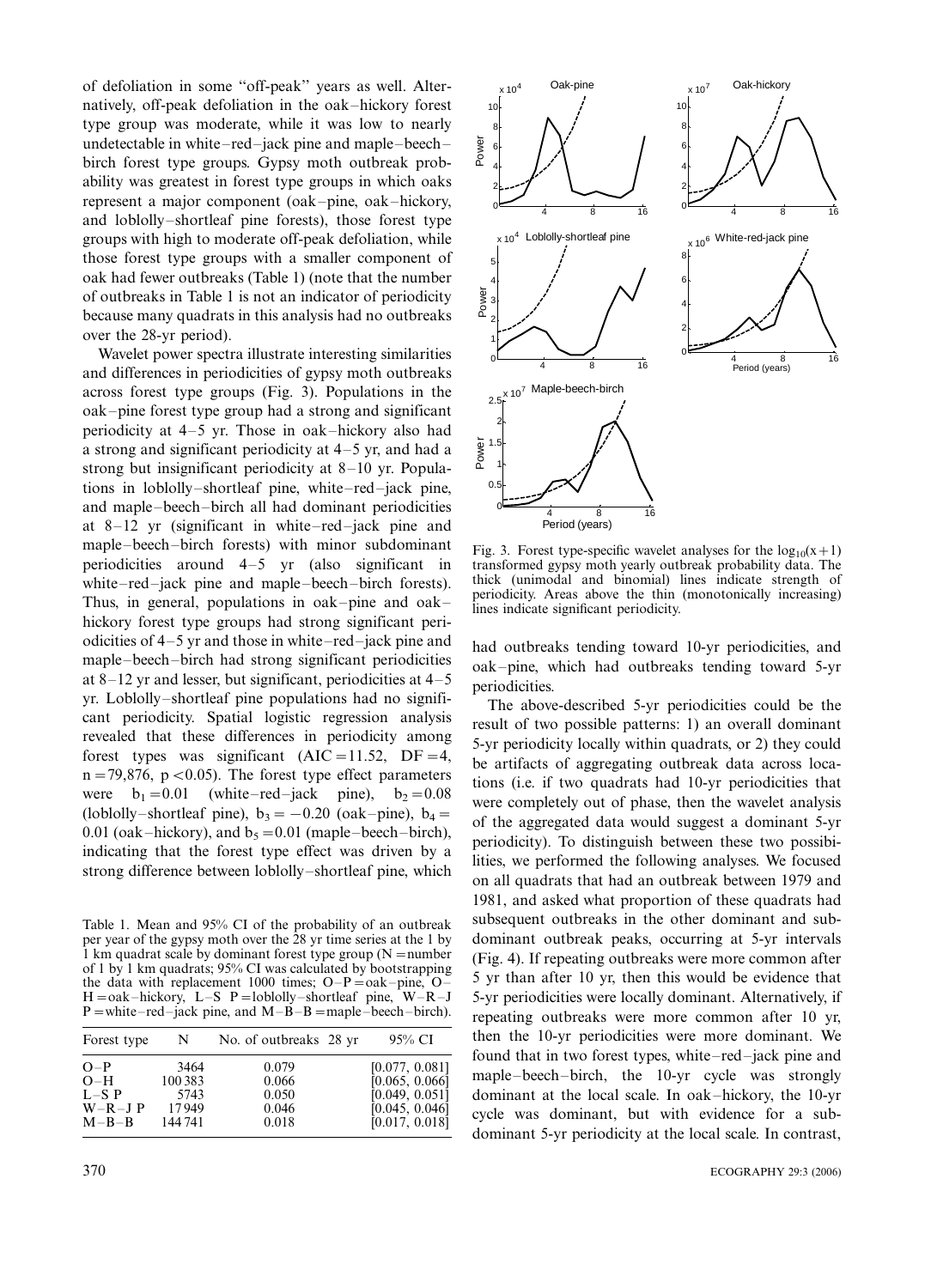

Fig. 4. Of the  $1 \times 1$  km quadrats in each forest type that had an outhreak between 1979 and 1981 (labeled 1980 on the x axis). what proportion of those quadrats also had outbreaks in 1984 1986, 1989-1991, 1994-1996, and 1999-2001 (labeled 1985, 1990, 1995, and 2000, respectively, on the x axis). The sample sizes are n = 917 for oak-pine, n = 31 219 for oak-hickory, n = 987 for loblolly-shortleaf pine,  $n = 5638$  for white-red-jack pine, and  $n = 9727$  for maple-beech-birch.

outbreaks in oak-pine forests were more strongly dominated by a 5-yr periodicity at the local scale. Although no significant periodicity was detected in populations in loblolly-shortleaf pine, results from Fig. 4 suggest that a 5-yr periodicity was stronger than a 10-yr periodicity.

#### **Discussion**

The gypsy moth is a generalist herbivore, feeding on over 500 plant species worldwide and over 200 tree species in North America (Liebhold et al. 1995b). Nevertheless, it is widely recognized that most of the stands where outbreaks develop within the gypsy moth's North American range are dominated by Quercus spp. (oaks) and/or Populus spp. (Bess et al. 1947, Houston and Valentine 1977, Gottschalk 1993, Liebhold et al. 1995b, Davidson et al. 2001). A common finding of these studies is that forest susceptibility is closely related to the proportion of tree species that are highly preferred by gypsy moth larvae. Our results confirm that forests dominated by Quercus spp., compared to other species, are highly susceptible to gypsy moth outbreaks (Table 1). In particular, outbreaks were most probable in oak-pine

and oak-hickory forest type groups, and to a lesser extent in pine forest type groups. Liebhold et al. (1994) also found that pine forest type groups, along with oak pine and oak-hickory, were the most susceptible to gypsy moth outbreaks. Why are pine forest type groups apparently so susceptible to gypsy moth outbreaks when the early instars cannot feed on pine foliage? An answer may lie in the fact that forest type groups form a general classification that encompasses a range of tree species compositions; many of the forest type groups dominated by pines, also include a significant component of oak (Eyre 1980). Thus, the secondary presence of preferred hosts in pine dominated forest types may increase the susceptibility of the forest to defoliation by the gypsy moth.

It has been reported previously that North American gypsy moth outbreaks are periodic at an ca 10 yr cycle (Williams and Liebhold 1995, Liebhold and Kamata 2000, Johnson et al. 2005). Our analyses revealed a more complex dynamic with two significant periodicities, one centered around  $4-5$  yr and the other centered around  $8-10$  yr (Fig. 1). Moreover, the periodicities differed among forest type groups, with populations in oak-pine and oak-hickory having significant  $4-5$  yr periodicities, those in white-red-jack pine and maple-beech-birch having both significant  $4-5$  yr and  $8-10$  yr periodicities. and those in loblolly-shortleaf pine lacking any significant periodicity (Fig. 3).

While the most obvious interpretation of these results is that overall periodicity in gypsy moth outbreaks was bimodal, an alternative hypothesis is that all gypsy moth populations were in  $8-10$  yr cycles, where some peaked around 1980, 1990, and 2000, while the others peaked out of phase (around 1985 and 1995). A similar phenomenon was observed in the epidemic cycles of measles in England in which outbreaks in one area fell out of phase with those in other areas over a period of several years (Grenfell et al. 2001). This alternative hypothesis is consistent with conventional wisdom that gypsy moth outbreaks occur at an  $8-10$  yr periodicity. This would suggest that the  $4-5$  yr periodicities detected in oak-pine and oak-hickory forests, and to a lesser extent in white-red-jack pine and maple-beech-birch forest, are artifacts of aggregating outbreak data from multiple sites (all on  $8-10$  yr cycles, but some peaking on the dominant cycle and the others peaking on the antisynchronous cycle). The results presented in Fig. 4 suggest that, at the local scale, the  $4-5$  yr cycle was dominant in oak-pine forest, supporting the bimodality hypothesis. In oak-hickory forests, the  $8-10$  yr cycle was moderately more prevalent than the  $4-5$  yr cycle. However, the  $8-10$  yr periodicity of the gypsy moth in oak-hickory forest was quite strong (though insignificant, Fig. 3), thus, these results are also consistent with the bimodality hypothesis. In contrast, while white-redjack pine and maple-beech-birch forests had signifi-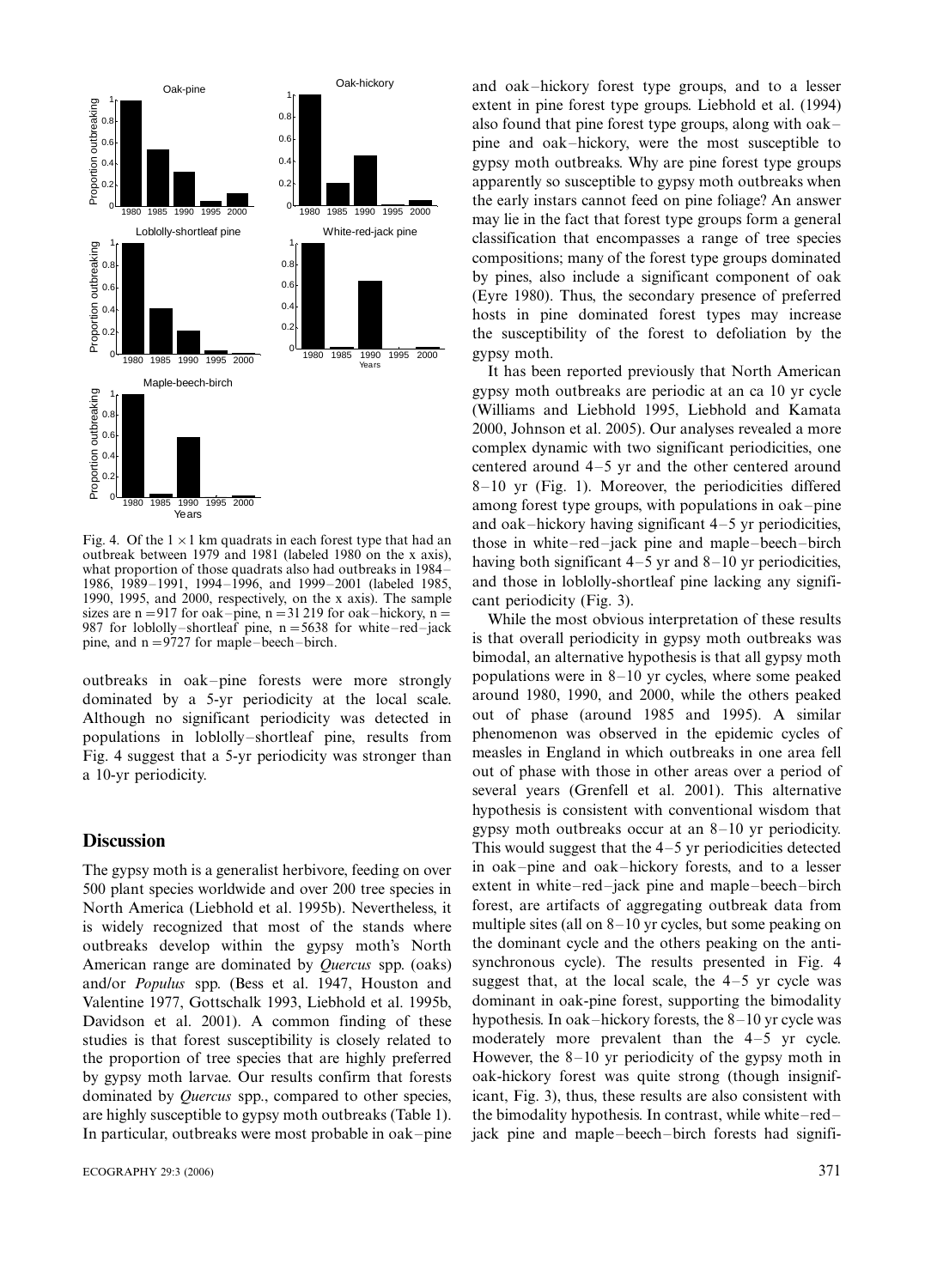cantly bimodal periodicities in aggregated data, Fig. 4 reflects very strong  $8-10$  yr periodicity at the local level and very little evidence for a  $4-5$  yr cycle. Yet, Fig. 3 indicates significant  $4-5$  yr cycles in white-red-jack pine and maple-beech-birch, thus, gypsy moth populations in these forest types may be dominated by two  $8-10$  yr cycles that are in anti-synchrony. Logistic regression analysis suggested significant forest type differences in periodicity, driven primarily by a stronger 5-yr outbreak periodicity in oak-pine forest compared to a stronger 10-yr periodicity in loblolly-shortleaf pine forest. In whole, the majority of the evidence points toward bimodality in the periodicity in gypsy moth population dynamics in most forest type groups. As a caveat to this interpretation, it should be recognized that these results are based on defoliation data, not species abundance data. With this in mind, an alternative explanation is that all populations are cycling on a 5 yr cycle, but with higher density peaks only every 10 yr and lesser density peaks 5 yr after. In such a scenario, populations in optimal forest types may defoliate the forest during both the high and low density peaks, but those in sub-optimal habitat may reach defoliating population sizes only during the high density peaks every 10 yr. This possibility deserves further scrutiny.

We found that the periodicity of gypsy moth outbreaks varied among forest types. Peltonen et al. (2002) analyzed gypsy moth time series and found geographic variation in population dynamics (as measured by autoregressive parameters in 2nd order linear models fit to similar geographical subset data analyzed here) in North America, and through a simulation model, demonstrated that this variation could reduce synchrony in outbreak dynamics among populations. Variation in periodicity has been reported in a number of natural systems. Previous studies demonstrate geographic changes in periodicity of population cycles of small mammals in Japan and Europe, linking the variability in periodicity to differences and gradients in abiotic factors such as latitude (Bjørnstad et al. 1995), elevation (Bjørnstad et al. 1996), and refugia (Fromentin et al. 1997). In a report with certain similarities to the present study, Volney and McCullough (1994) reported that geographical variation in periodicity of jack pine budworm populations and found that outbreak frequency was positively associated with xeric habitat conditions. Various biotic factors have been proposed to explain variation in outbreak patterns and periodicity of populations as well (Bjørnstad et al. 1998). Geographic transitions in periodicity of the colored fox in Quebec was proposed to be the result of the fox tracking two different prey with cyclical dynamics, the snowshoe hare with a 10-yr cycle and lemmings with a 4-yr cycle (Butler 1951). Grouse populations in Great Britain were reported to cycle with distinctly different periodicities: 34 yr in England (reportedly caused to host-parasite interactions) (Dobson and Hudson 1994, Hudson et al. 1998) and  $6-15$  yr in Scotland (reportedly caused by social and age-structured interactions) (Moss et al. 1996, Watson et al. 2000). The cause(s) of the latitudinal gradient in periodicity of microtine rodents in northern Europe is unresolved, but some proposed mechanisms include variation in predation (Turchin and Hanski 1997), snow cover (Hansson and Henttonen 1985), and vegetation composition (Hansson 1992). Northern populations of the autumnal moth Epirrita autumnata, display periodic oscillations causing widespread defoliation in Fennoscandia but more southerly populations exhibit little periodicity; this gradient has been hypothesized to result in shifts in dominance from specialist to generalist predators from northern to southern latitudes (Klemola et al. 2002). We did not specifically address the affects of a latitudinal gradient on periodicity in gypsy moth outbreaks. However, because the distribution of forest types is certainly related to latitude (Appendix Fig. S1), it could result in spurious correlations between outbreak periodicity and forest type. Our method of using local probabilities of 5- and 10-yr dominant periodicities, rather than global probabilities, in the logistic regression model corrected for such spurious spatial correlations. Thus, we are confident that the relationship between outbreak periodicity of the gypsy moth and forest type is real.

We present correlative data in support of the hypothesis that geographical variation in vegetative composition is associated with variation in gypsy moth outbreak dynamics in North America. The mechanisms responsible for the variation in periodicity of gypsy moth populations across forest types are unclear. The gradation in forest type groups that is associatied with the gradation from 5 to 10 yr periodicity appears to correspond to a continuum of forest types found from xeric to mesic habitats. That is, oak-pine forest types are common in dry soils and these were areas where 5-yr periodicity dominated. In mesic sites, where maple birch-beech and white pine types are typical, gypsy moth populations were dominated by a 10 yr oscillation period. There are numerous reports in the literature that gypsy moth outbreak frequencies tend to be greater on dry sites (e.g. Houston and Valentine 1977). At least one explanation for this relationship is that that small mammal predator communities tend to be lower on dry sites (Smith 1985, Yahner and Smith 1991, Liebhold et al. 2005). Predation by small mammals is considered the single most important factor affecting low-density gypsy moth populations and several studies indicate that variation in small mammal abundance is a primary determinant of when and where gypsy moth outbreaks occur (Campbell and Sloan 1977, Campbell et al. 1977, Elkinton and Liebhold 1990, Liebhold et al. 2000). However, this is the first report indicating that dry sites are characterized by distinctly different outbreak peri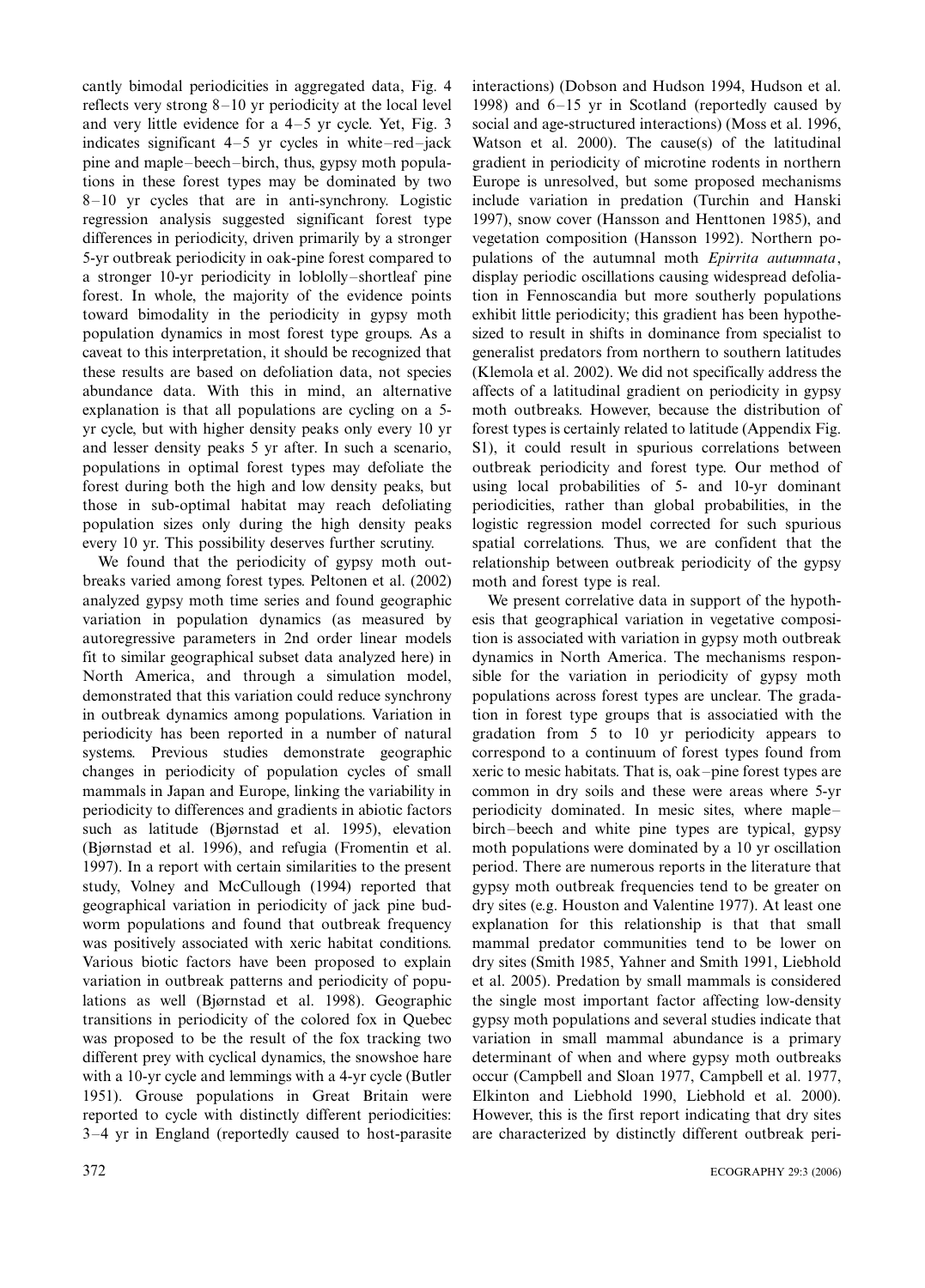odicities (5 vs 10 yr). It is unclear how variation in densities of small mammal communities would cause bimodal periodicities in the gypsy moth because there is no evidence for geographic bimodality in small mammal oscillations. Thus, further work is needed to determine whether these differences in outbreak periodicity are indeed related to differences in predator communities or some other factor such as host species composition, other natural enemies, or other habitat characteristics.

Acknowledgements - This work was supported by the United States Dept of Agriculture National Research Initiative Grant no. 2002-35302-12656.

#### References

- Akaike, H. 1973. Information theory as an extension of the maximum likelihood principle. In: Petrov, B. N. and Csaki, F. (eds), Second International Symposium on Information theory. Akademiao Kiado, Budapest, pp. 267 281.
- Alfaro, R. I. et al. 1999. Susceptibility of northern British Columbia forest to spruce budworm defoliation. For. Ecol. Manage.  $145: 181-190$ .
- Anderson, R. M. and May, R. M. 1980. Infectious diseases and population dynamics in forest insects. - Science 210:  $658 - 661$ .
- Berryman, A. A. 1996. What causes population cycles of forest Lepidoptera? - Trends Ecol. Evol. 11: 28-32.
- Bess,  $\hat{H}$ . A. et al. 1947. Forest site conditions and the gypsy moth. Harvard For. Bull. 22.
- Bjørnstad, O. N. et al. 1995. Geographic gradient in small rodent density-fluctuations  $-$  a statistical modeling approach. - Proc. R. Soc. B 262: 127-133.
- Bjørnstad, O. N. et al. 1996. Cyclicity and stability of grey-sided voles, Clethrionomys rufocanus, of Hokkaido: spectral and principal components analyses. Phil. Trans. R. Soc. 351:  $\hat{8}67 - \hat{8}75.$
- Bjørnstad, O. N. et al. 1998. Mapping the regional transition to cyclicity in Clethrionomys rufocanus: spectral densities and functional data analysis.  $-$  Res. Popul. Ecol. 40: 77-84.
- Bulmer, M. G. 1974. A statistical analysis of the 10-year cycle in Canada. - J. Anim. Ecol. 43: 701-18.
- Butler, L. 1951. Population cycles and colour phase genetics of the coloured fox in Quebec.  $-$  Can. J. Zool. 29: 24 $-41$ .
- Campbell, R. W. and Sloan, R. J. 1977. Natural regulation of innocuous gypsy moth populations. Environ. Entomol. 6:  $315 - 322$ .
- Campbell, R. W. et al. 1977. Sources of mortality among late instar gypsy moth [Lymantria dispar] larvae in sparse populations. - Environ. Entomol.  $6.865 - 871$ .
- Davidson, C. B. et al. 2001. Prediction of stand susceptibility and gypsy moth defoliation in Coastal Plain mixed pinehardwoods. - Can. J. For. Res. 31: 1914-1921.
- Dobson, A. and Hudson, P. J. 1994. The interaction between the parasites and predators of red grouse Lagopus lagopus  $scoticus. - Ibis$  137: S87-S96.
- Dwyer, G. et al. 2004. The combined effects of pathogens and predators on insect outbreaks.  $-$  Nature 430: 341-345.
- Elkinton, J. S. and Liebhold, A. M. 1990. Population dynamics of gypsy moth in North America. Annu. Rev. Entomol.  $35: 571 - 596.$
- Eyre, F. H. 1980. Forest cover types of the United States and Canada. - Society of America Foresters, Washington DC.
- Fromentin, J.-M. et al. 1997. Spatial patterns of the temporal dynamics of three gadoid species along the Norwegian Skagerrak coast. - Mar. Ecol. Prog. Ser. 155: 209-222.
- Gansner, D. A. et al. 1985. A method for predicting gypsy moth defoliation from egg mass counts.  $-\hat{N}$ . J. Appl. For. 2: 78– 79.
- Gilg, O. et al. 2003. Cyclic dynamics in a simple vertebrate predator-prey community.  $-$  Science 302: 866 $-868$ .
- Gottschalk,  $\hat{K}$ . W. 1993. Silvicultural guidelines for forest stands threatened by the gypsy moth.  $-$  U.S. Dept of Agriculture Forest Service General Technical Report NE-171.
- Grenfell, B. T. et al. 2001. Travelling waves and spatial hierarchies in measles epidemics.  $-$  Nature 414: 716-723.
- Gribko, L. S. et al. 1995. A model to predict gypsy moth (Lepidoptera: Lymantriidae) defoliation using kriging and logistic regression. – Environ. Entomol. 24:  $529-537$ .
- Hansen, M. H. et al. 1992. Eastwide forest inventory data base: users manual. - General Technical Report NC-151.
- Hansson, L. 1992. Small mammal communities on clearcuts in a latitudinal gradient. - Acta Oecol. 13: 687-699.
- Hansson, L. and Henttonen, H. 1985. Gradients in density variations of small rodents: the importance of latitude and snow cover. – Oecologia 67:  $394-\hat{402}$ .
- Houston, D. R. and Valentine, H. T. 1977. Comparing and predicting forest stand susceptibility to gypsy moth. Can. J. For. Res. 7: 447–461.
- Hudson, P. J. et al. 1998. Prevention of population cycles by parasite removal.  $-$  Science 282: 2256 $-2258$ .
- Johnson, D. M. et al. 2005. Circumpolar variation in periodicity and synchrony among gypsy moth populations.  $-$  J. Anim. Ecol. 74: 882-892.
- Kingsley, N. P. 1985. A forester's atlas of the northeast. USDA Forest Service General Technical Report NE-95.
- Kleiner, K. W. and Montgomery, M. E. 1994. Forest stand susceptibility to the gypsy moth: species and site effects on foliage quality to larvae.  $-$  Environ. Entomol. 23: 699-711.
- Klemola, T. et al. 2002. Specialist and generalist natural enemies as an explanation for geographical gradients in population cycles of northern herbivores.  $-$  Oikos 99: 83–94.
- Liebhold, A. and Kamata, N. 2000. Are population cycles and spatial synchrony universal characteristics of forest insect populations?  $-$  Popul. Ecol. 42: 205 $-$ 209.
- Liebhold, A. M. et al. 1993. Forecasting defoliation caused by the gypsy moth from field measurements. Environ. Entomol.  $22: 26 - 32$ .
- Liebhold, A. M. et al. 1994. Landscape characterization of forest susceptibility of gypsy moth defoliation. - For. Sci. 40: 1829.
- Liebhold, A. M. et al. 1995a. Regional correlation of gypsy moth (Lepidoptera: Lymantriidae) defoliation with counts of egg masses, pupae, and male moths. Environ. Entomol. 24:  $193 - 203$ .
- Liebhold, A. M. et al. 1995b. Suitability of North American tree species to the gypsy moth: a summary of field and laboratory tests. - USDA Forest Service General Technical Report NE-211.
- Liebhold, A. M. et al. 1997. Gypsy moth in the United States: an Atlas. USDA Forest Service General Technical Report NE-233.
- Liebhold, A. et al. 1998. Forecasting gypsy moth (Lepidoptera: Lymantriidae) defoliation with a geographical information system. - J. Econ. Entomol. 91:  $464-472$ .
- Liebhold, A. et al. 2000. What causes outbreaks of the gypsy moth in North America? – Popul. Ecol.  $42: 257-266$ .
- Liebhold, A. M. et al. 2005. Forest type affects predation on gypsy moth pupae in Wisconsin. For. Agricult. Entomol., in press.
- Maclean, D. A. and MacKinnon, W. E. 1977. Effects of stand and site characteristics on susceptibility and vulnerability of balsam fir and spruce to spruce budworm in New Brunswick. - Can. J. For. Res.  $27: 1859 - 1871$ .
- Montgomery, M. E. and Wallner, W. E. 1988. The gypsy moth: a westward migrant. - In: Berryman, A. A. (ed.), Dynamics of forest insect populations: patterns, causes, implications. Plenum, pp.  $253 - 375$ .